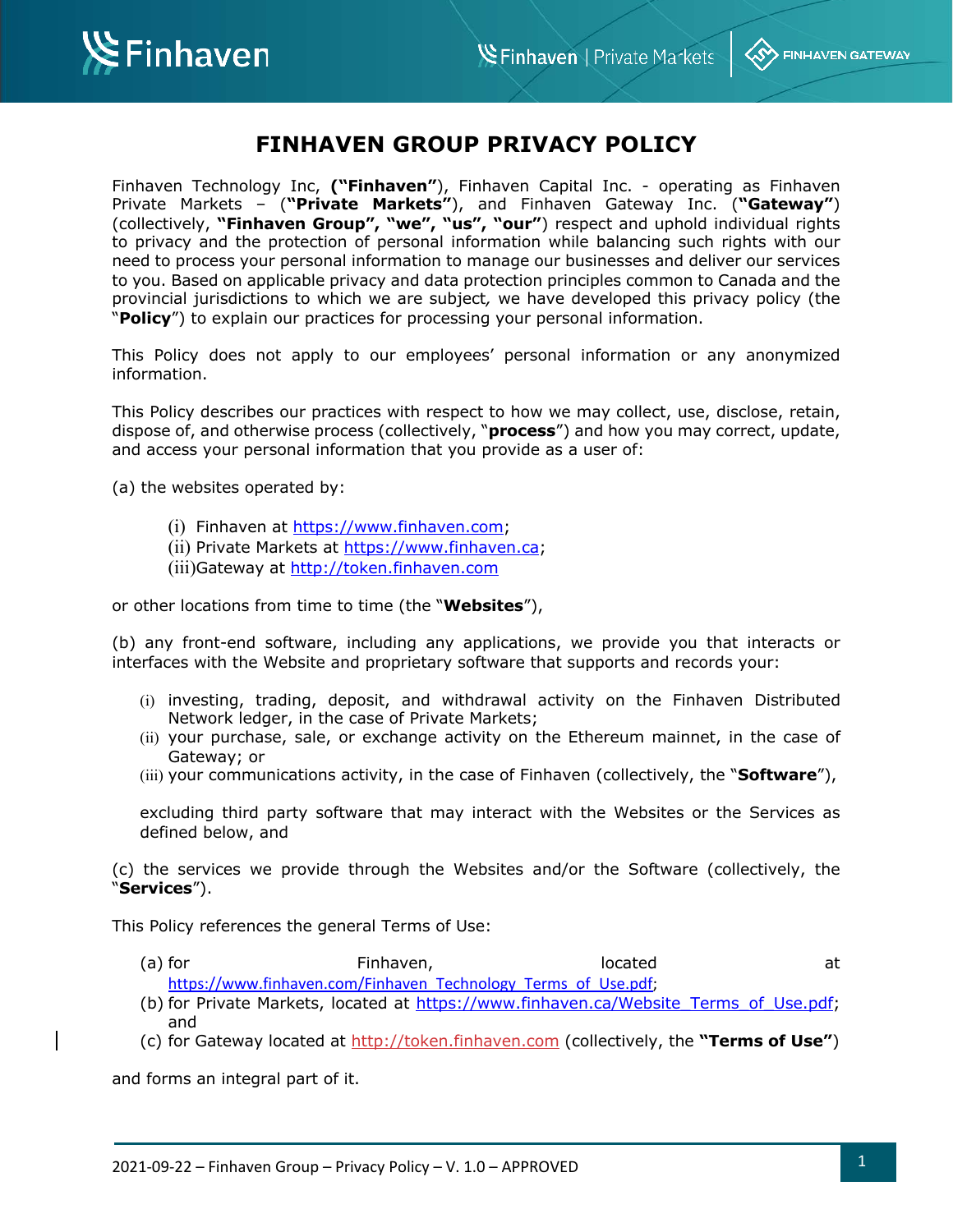All capitalized terms not otherwise defined herein have the meaning provided in the Terms of Use or are brand names for Finhaven, Private Markets, or Gateway products or services.

Our Websites and Software may contain links to other websites or Internet resources that are provided solely for your convenience and information. When you click on one of those links, you are contacting another Internet resource. We have no responsibility or liability for, or control over, those other Internet resources or their collection, use, and disclosure of your personal information. We encourage you to read the privacy policies of those other Internet resources to learn how they collect and use your personal information.

One example is when a person applies to be an investor client on Private Markets or a customer on Gateway. Our application interfaces on those Websites link you to the customer identification and verification platform owned and operated by Sum&Substance, a service provider the Finhaven Group has retained to enable us to comply with security dealer and money services business obligations under the *Proceeds of Crime (Money Laundering) and Terrorist Financing Act (Canada)* and regulations made under it.

**PLEASE READ THIS PRIVACY POLICY CAREFULLY.** By using our Websites, Software, or Services, or otherwise by choosing to provide us with your personal information, you acknowledge and consent to us processing your personal information in Canada in accordance with this Policy (and as may be further identified when the personal information is collected).

If you are located or reside outside of Canada, please be aware that this Policy is intended for and directed to users in Canada, and the privacy laws and principles in Canada may differ and not offer the same level of protection as those in your location or country/region of residence. Through your continued use of our Websites, Software, or Services, you are transferring your personal information to Canada and you expressly consent to that transfer. We will use this consent as the legal basis for such data transfer, unless otherwise stated in this Policy.

If you do not consent to us processing your personal information in accordance with this Policy, please do not access or continue to use any of the Websites, Software, or Services or otherwise provide any personal information to us.

## **1. Personal Information**

For the purposes of this Policy, "**personal information**" means any identifiable information about an individual, including but not limited to an individual's name, home address, telephone number, social insurance number, gender, income, and family status, except any other information otherwise exempted by the applicable laws of Canada.

When you use our Websites, Software, or Services, we may collect the following personal information from you so that we can meet our obligations under applicable securities laws, tax laws, and laws designed to prevent, detect, and deter money laundering, terrorist financing, and bribery and corruption:

- 1. In the cases of both Private Markets and Gateway:
- Demographic information from you and from your government-issued photo identification including but not limited to gender, age, marital status, citizenship, phone number, date of birth, and home address and mailing address (street address/city/province/country), so that we can identify you and verify your identity;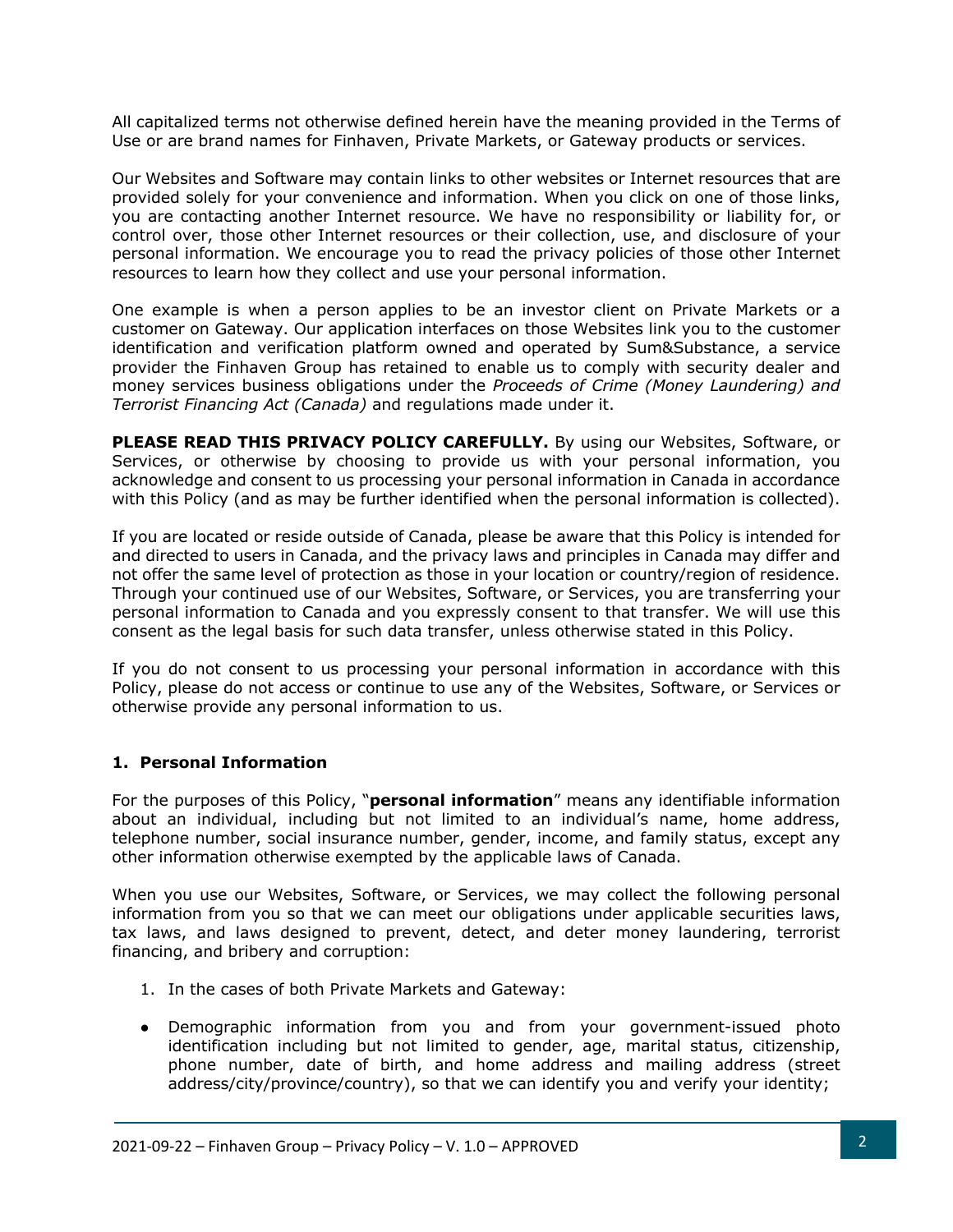- Biometric information from an online liveness check, so that we can verify we are dealing with an individual who is the individual whose photo appears in yourgovernment issued photo identification;
- Employment status information and employment or business information, including but not limited to name of employer or business, your occupation, and number of years with employer or business;
- Sources of your income and wealth;
- Whether you or a member of your family are or have been politically exposed persons, heads of international organizations, or close associates of such persons*;*
- Account information such as the public key and its encryption password that pairs with your private key, account ID, customer ID, username and password with us and with Canadian financial institutions from which you send us deposits or payments, or to which we send you funds when you make a withdrawal or sell us Finhaven Tokens;
- Transaction information such as deposits to and withdrawals from your Private Markets account, receipts of funds or tokens from you, purchases of digital securities from issuers, purchases of Finhaven Tokens from us or sales of FIN to us, offers and acceptances for trades of digital securities, trades of digital securities, payment information, credit information, and product preferences; and
- 2. In the case of Private Markets:
- Financial information from you and from documents supporting the information you provide, including but not limited to the name of the Canadian financial institution you will use for your transactions on Finhaven Private Markets, your financial statements, bank or investment account statements, Notices of Assessment, employer verification of salary, (e.g., pay stubs), or other third-party issued documents that support your qualification as an "accredited investor" under applicable securities laws;
- Social Insurance Number, Tax Identification Number, or any similar unique identifier for you in a foreign jurisdiction;
- Whether you have borrowed money to invest through Finhaven Private Markets;
- Your family and household, including marital status and dependents;
- Your net assets and your net financial assets;
- Your investment activities and relationships, including but not limited to your primary intended purpose for your account with us, investments elsewhere (including, and specifically, outside of Canada) and other persons who may have a financial interest in your account;
- Whether you have ever been the subject of a sanction, decision, judgment, finding or order in any criminal, civil, regulatory, securities or fraud-related matter;
- Whether you have ever been the subject of a bankruptcy or insolvency proceeding, or a director or officer of a business that has been the subject of a bankruptcy or insolvency hearing;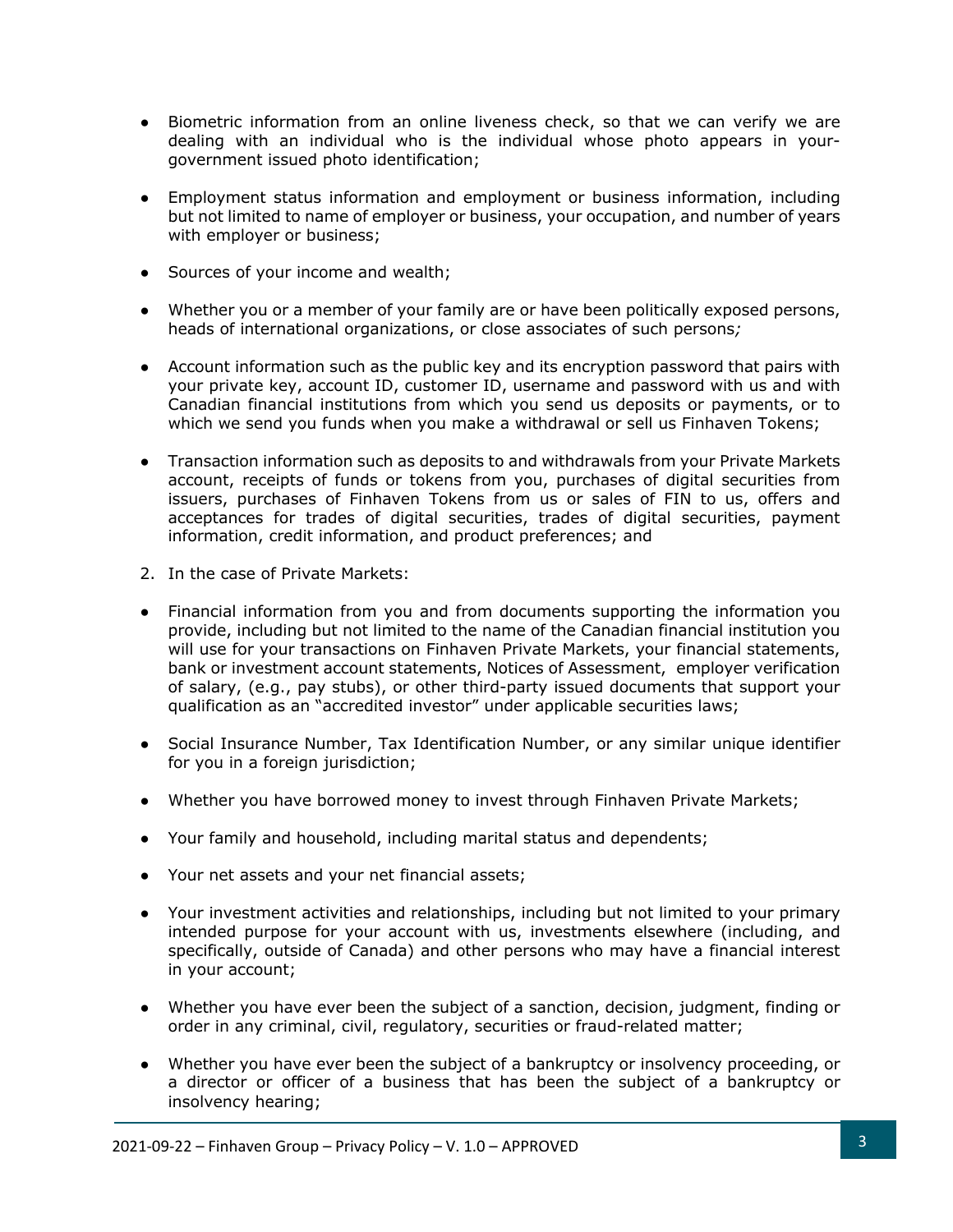- Whether you are, or your spouse or a member of your household is, an "insider" (as defined in applicable securities laws) of a publicly-traded issuer;
- Your experience as a director, officer, founder or security holder of a non-reporting issuer;
- Whether you reside with or are related to an employee, director, or shareholder of Finhaven Capital;
- Your investment objectives, time horizons, risk tolerance, risk capacity, investment knowledge, and experience,
- 3. In the case of all members of the Finhaven Group:
- Contact information such as name, email address, mailing address, and phone number;
- Any additional information that you may provide to us in a free form collection box.

We only collect personal information that we need to serve your investment and trading needs, or your token purchase, sale, and exchange needs, and to meet our obligations under applicable securities laws, tax laws, and laws designed to prevent, detect and deter monev laundering, terrorist financing, bribery, and corruption. We encourage you to refrain from providing us with any personal information beyond what is necessary for the purpose for which we collect it.

#### *Collection from Third Parties*

We do not knowingly collect your personal information from a third party unless you consent or we are otherwise exempted, required, or permitted by applicable laws to do so. For example, we may collect your personal information from the following third parties:

- Your authorized representative(s);
- Organization(s) that you previously consented to collect your personal information; and
- Public sources in which your personal information is publicly available.

If we collect your personal information from a third party, we will only process that information for the specific purpose for which it was provided to us in accordance with this Policy and the policy under which that information was collected.

#### *Cookies and Log Files*

Our Website uses "cookies" and similar technologies like single-pixel GIFs and web beacons. A "cookie" is a text file that is sent to your computer or device and from your computer each time you use the site. Cookies can track how and when you use the Websites and which site you visited immediately before. A cookie does not damage your system and identifies your browser, not you personally.

We use cookies to collect information such as the server your computer is logged onto, the domain name of your internet service provider, your browser type and version (for example,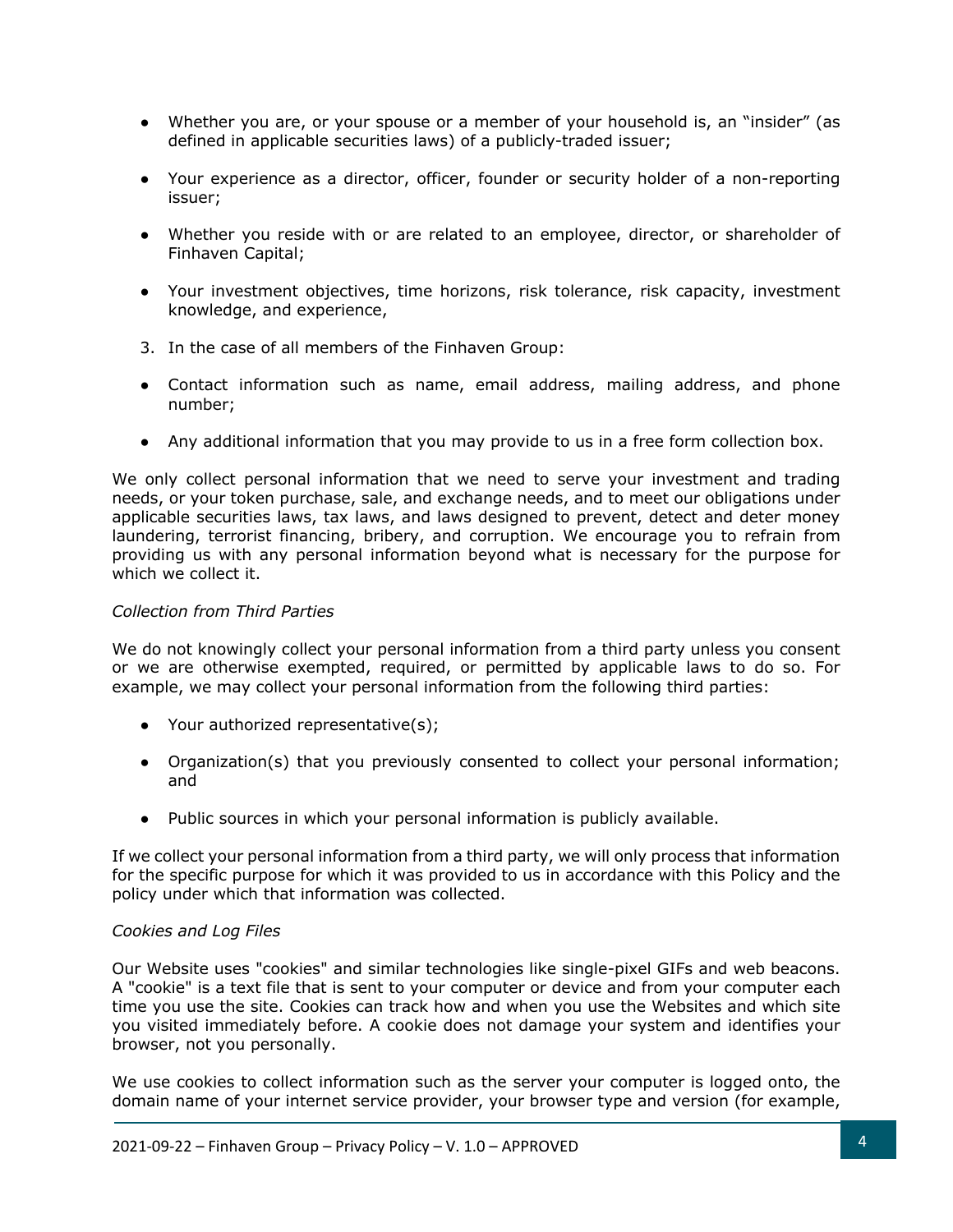Netscape or Internet Explorer), and your IP address. We may also derive the general geographic area associated with an IP address.

Sometimes, we use cookies in combination with "web beacons" or similar technology to collect information about how our Website is used, such as: your IP address and location data, weblogs, time zone, date, your language preferences, browsers used, web addressees visited, other communication data, searches conducted, pages visited, and any other relevant information about your online experience.

If you are an anonymous visitor, the information in this paragraph does not personally identify you but rather numerically identifies your device, and we share this cookie's information with a third party marketing provider that will use it to deliver marketing about us to you while you visit other sites on the internet.

If you do not wish to receive cookies, you may be able to disable them. Although this may provide you with enhanced anonymity, it may affect the functioning of our Websites.

To the extent that our Websites contain links to other sites, the owners of those sites are responsible for the privacy practices or content of those other sites. We do not endorse and will not be responsible for the privacy practices on third party websites.

#### *Third Party Advertising*

We use third-party advertising companies to strengthen, manage, and improve our online and email advertising campaigns. These companies may collect information about your activity on our Websites and other websites (such as web pages you visit and your interaction with our advertising and other communications) and/or apps in order to make predictions about your preferences, develop personalized content, and deliver advertisements about goods and services of interest to you. We may also partner with ad networks and other companies that serve ads on behalf of us and others on non-affiliated digital properties. Some of those ads may be personalized, meaning that they are intended to be relevant to you based on information these ad networks collect about your visits to our websites and other nonaffiliated websites or apps over time. This information may also be used to evaluate the effectiveness of our online advertising campaigns. Cookies set by these third parties may be used by those companies to build a profile of your interests and show you relevant advertisements on other sites. They do not directly store personal information (such as name or government identification numbers) but are based on uniquely identifying your browser and internet device. Accordingly, information collected by such cookies, alone or in combination with other available information, could potentially be linked to you. If you do not allow these cookies, you will experience less targeted advertising.

You may visit http://www.aboutads.info/choices or www.youradchoices.ca/choices to learn more about third party advertising and how to opt-out of this form of advertising on your web browser by companies participating in the Digital Advertising Alliance ("**DAA**") or the Digital Advertising Alliance of Canada ("**DAAC**") self-regulatory programs. If you wish to opt-out of interest-based advertising in mobile apps on your device by companies that participate in the DAA's AppChoices app, you may download that app onto your device and exercise your choice. AppChoices is available at: https://youradchoices.com/appchoices.

#### *Information about Minors*

This site is intended solely for users who are not minors (13 years of age or older). We do not knowingly collect personal information about any minor. No such minor, nor any parent or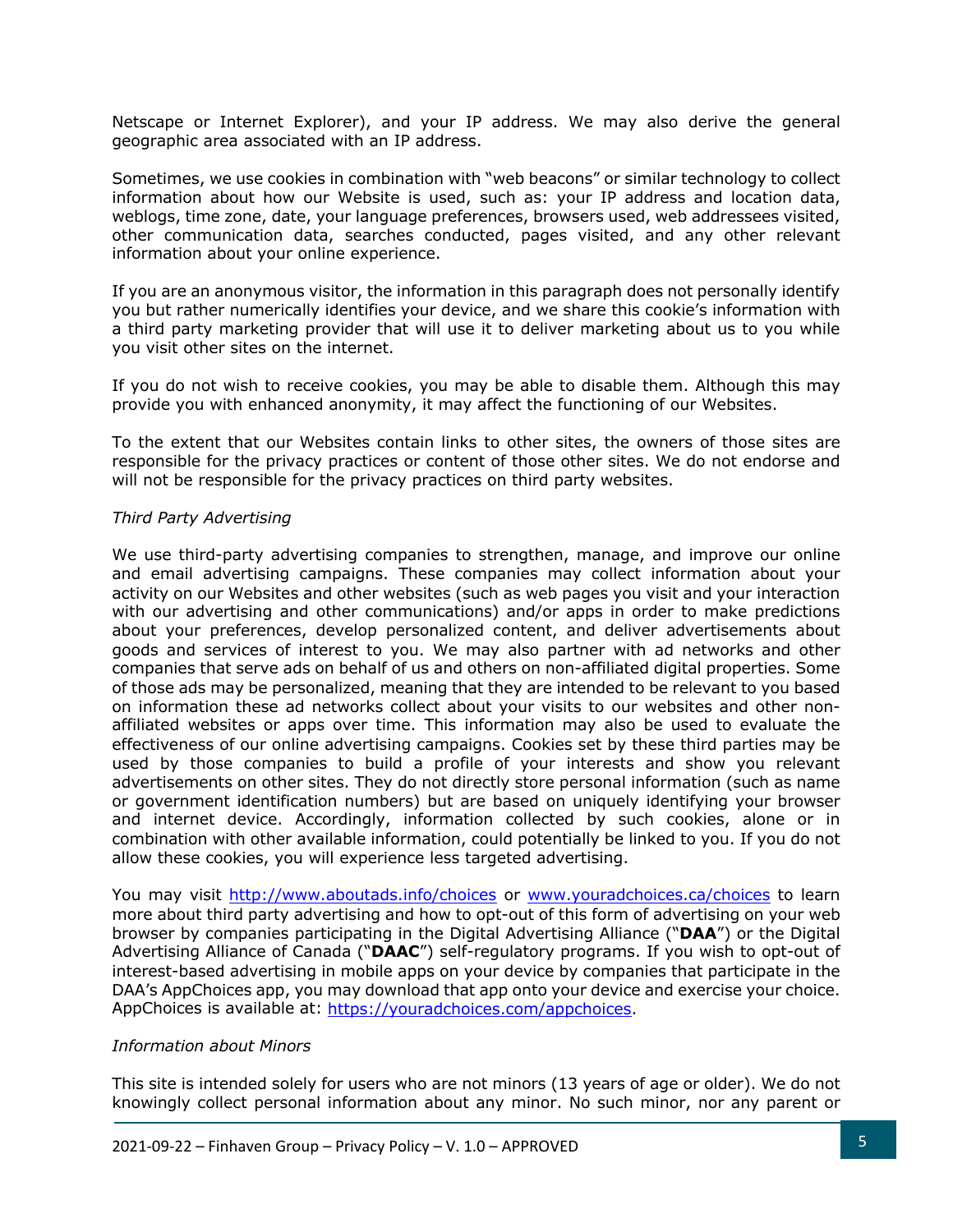guardian as it relates to such minor, should submit such minor's personal information to us through the Websites, Software, or otherwise for any reason and under any circumstances.

# **1. Purpose for Which Personal Information is Processed**

We may process your personal information for the following purposes (the **"Purposes**"):

- Create and administer your account with us;
- Assess your eligibility for access to our Services, including whether you are qualified for direct investing in non-reporting issuers and for an automated, rather than humangenerated, suitability assessment;
- Assess the risk you present to us and to securities and cryptocurrency markets for money laundering or terrorist financing;
- Respond to your comments, questions, and complaints and provide customer service;
- Conduct research and surveys used to measure our performance and improve our Services and customer experience;
- Operate and improve our Services;
- Facilitate the provision of updates to our Software and other services related to our mobile applications and other products;
- Prevent, investigate, or provide notice of fraud, breaches of applicable securities law, breaches of our requirements for a Private Markets investor client using our Services (as set out in our agreement with an investor client and as published on our website, from time to time), breaches of applicable laws to prevent, detect, and deter money laundering, terrorist financing, bribery and corruption, or other unlawful or criminal activity;
- Enforce and carry out contracts and agreements;
- Conduct research and surveys used to understand market interest in and responses to Finhaven Group Members, the Websites, and Services; and
- Comply with legal obligations.

## **Private Markets Information**

In order to access our Private Markets Services, we must assess whether you are qualified for direct investing in digital securities of non-reporting issuers conducting your own due diligence. We must provide a recommendation to you about whether an investment is suitable for you and we do that by using our automated suitability algorithm when you propose to invest or trade. As outlined above, we must obtain personal information that will help us make that assessment.

We may ask for additional information if we need it to meet our obligations. We require thirdparty issued documentation to confirm your accredited investor status. We request your consent to retrieve your credit file (excluding an actual credit report) to verify your identity.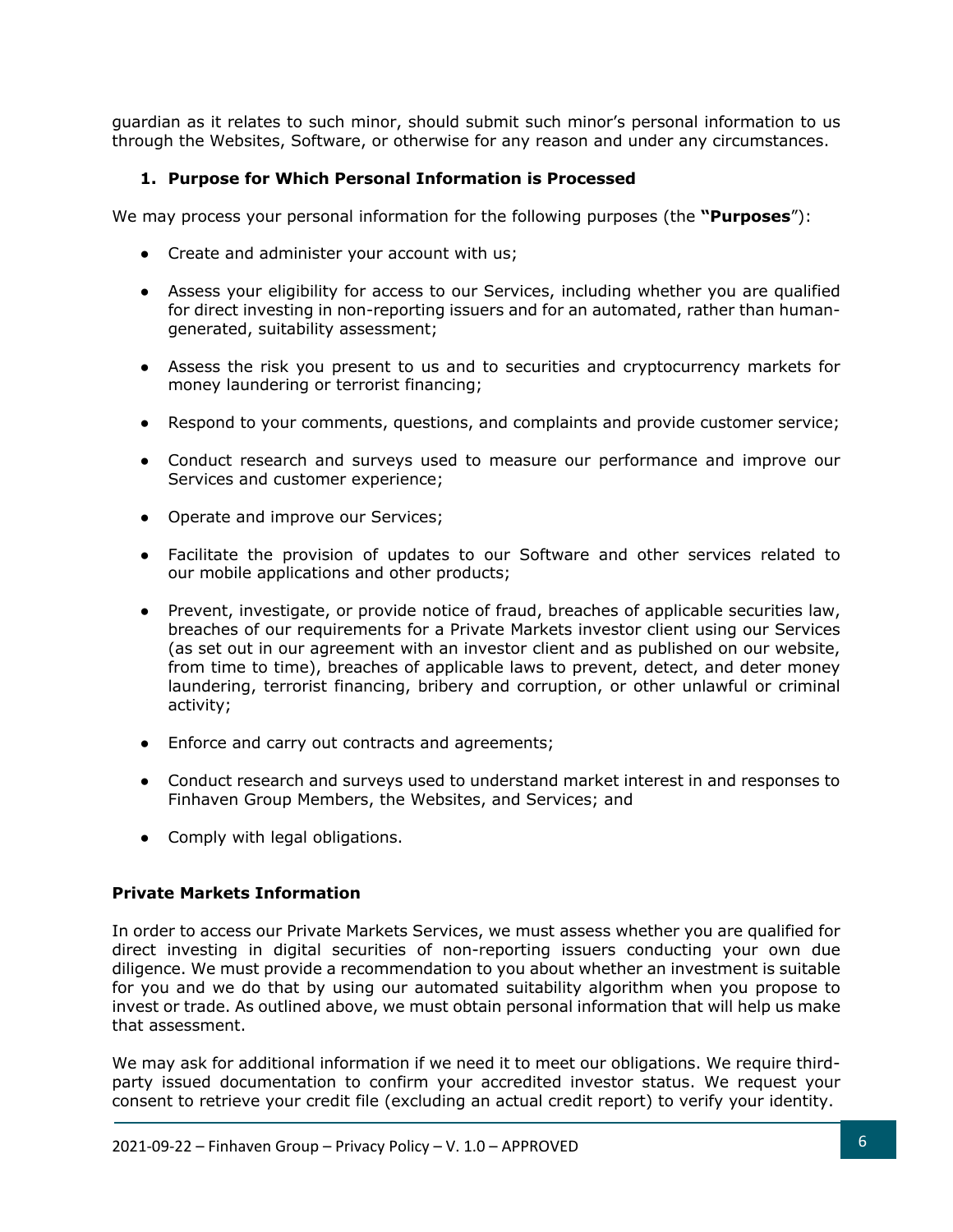We will only process your personal information for the Purposes for which we intend to process such information. Otherwise, we will not process your personal information without your consent.

## **1. Disclosure of Your Personal Information**

We may disclose your personal information for the Purposes as described in this Policy in the following ways:

- To our employees and contractors who need to know the information in order to provide the Software or Services to you, or in order to carry out specific terms and conditions imposed by securities regulatory authorities or securities regulators on our authority to operate as an exempt market dealer, marketplace and clearing agency in Canada, or to carry out specific obligations under laws to prevent, detect, and deter money laundering, terrorist financing, and bribery and corruption;
- To our affiliates, in the event disclosure is necessary to provide you with effective Software and Services;
- To our legal counsel, in the course of seeking advice about an event or circumstance involving you and for which we require advice;
- To our service providers, including web hosting providers:
- In the case of Private Markets, to the Canadian financial institution holding funds in trust for you and to your credit in your account with us, and customer service agencies; and
- To law enforcement, government or regulatory bodies or other lawful authorities.

Your personal information that we collect may be processed outside of Canada. As a result, your personal information may be accessible to law enforcement and regulatory authorities in accordance with the following jurisdictions' laws:

- Australia;
- Germany;
- Ireland;
- Singapore;
- United States of America.

## **1. Legal Basis for Processing Your Personal Information**

#### *Consent*

We will process your personal information only with your knowledge and consent, except where exempted, required, or permitted by applicable laws. The form of consent may vary depending on the circumstances and the type of information being requested. Your consent may be express with clear options to say "yes" or "no", such as by being asked to check a box to indicate your consent, or implied, such as when you provide us with your address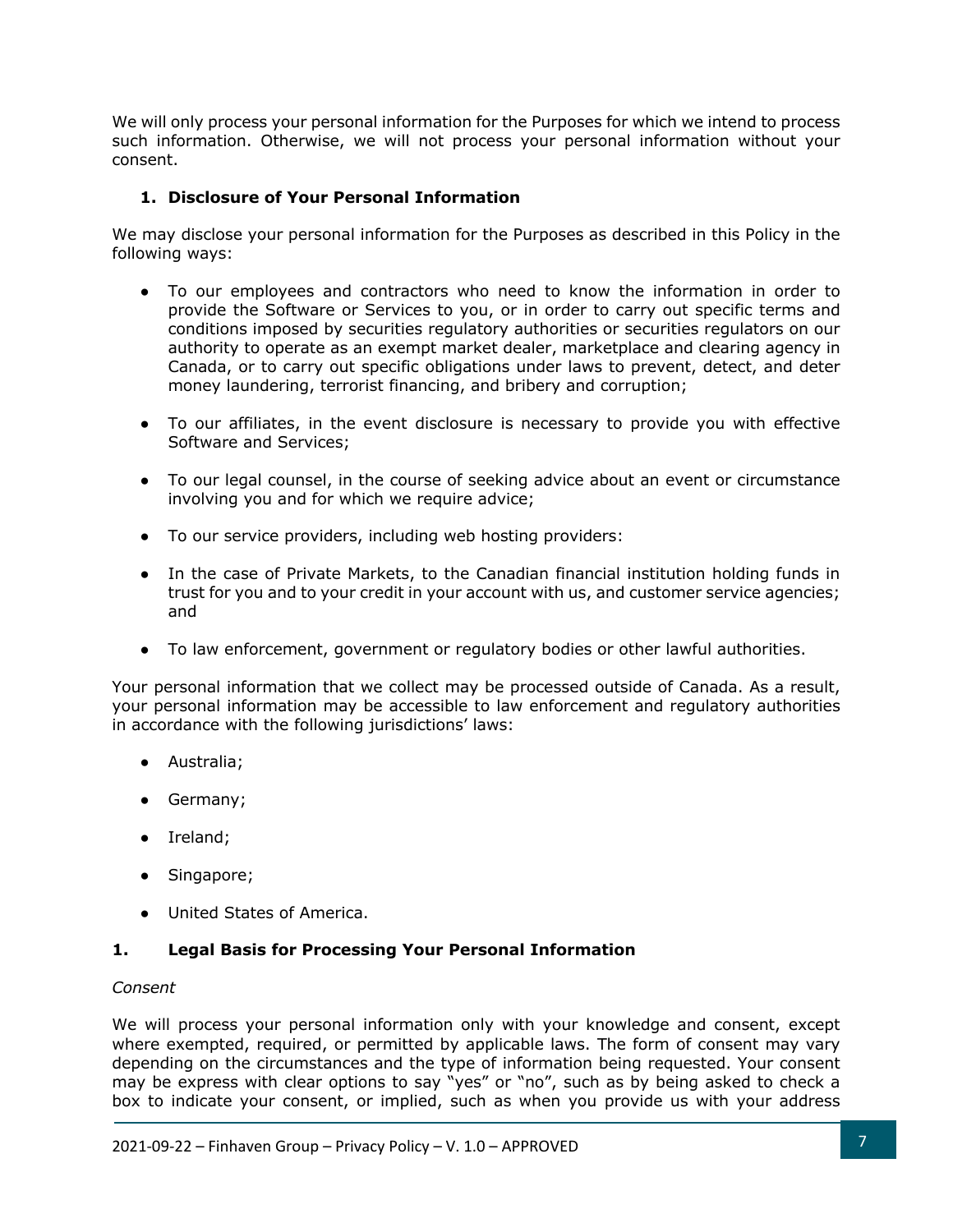through a form or email seeking information and we use those means to respond to your request. Your consent can also be provided by your authorized representative. Taking into account the sensitivity of your personal information, purposes of collection and your reasonable expectations, we will obtain the form of consent that is appropriate to the personal information being processed.

By using our Websites, Software, or Services, or otherwise by choosing to provide us with your personal information, you acknowledge and consent to the processing of your personal information in accordance with this Policy and as may be further identified when the personal information is collected. When we process your personal information for a new purpose, we will document that new purpose and ask for your consent again.

If you do not consent to the processing of your personal information in accordance with this Policy, please do not access or continue to use any of the Websites, Software, or Services or otherwise provide any personal information to us.

You may refuse to provide consent or may notify us at any time that you wish to withdraw or change your consent to the processing of your personal information without penalty, subject to legal or contractual restrictions and reasonable notice by:

- (i) deleting your account with the Website(s) or Software and stopping use of the Website(s) or Software, or
- (ii) opting out of the use of your personal information such as unsubscribing to any newsletter or mailing list subscription that we provide through the Website(s) or Software. However, if you withdraw or change your consent, we may not be able to provide you with the Services through the Websites or Software.

## *Other Legal Bases*

Aside from consent, we may also process your personal information under other legal bases, as permitted by the applicable laws.

## **1. Security of Personal Information**

The security of your personal information is important to us. We protect personal information using physical, technological, and organizational safeguards. We regularly review our practices to ensure they align with reasonable industry practices appropriate to the level of sensitivity to safeguard personal information against loss or theft, unauthorized access, alteration, or disclosure.

However, no method of transmission over the Internet, or method of electronic storage, is completely secure; as such, despite our safeguards and protocols, we cannot fully guarantee the security of your personal information and you should always exercise caution when disclosing personal information over the Internet.

## **1. Requests for Access to and Correction of Personal Information**

Applicable privacy laws allow, to varying degrees, individuals the right to access and/or request the correction of errors or omissions in the individual's personal information that is in our custody or under our control. You may request access to and review of your personal information in our possession. However, access may be declined where permitted or required by applicable law.